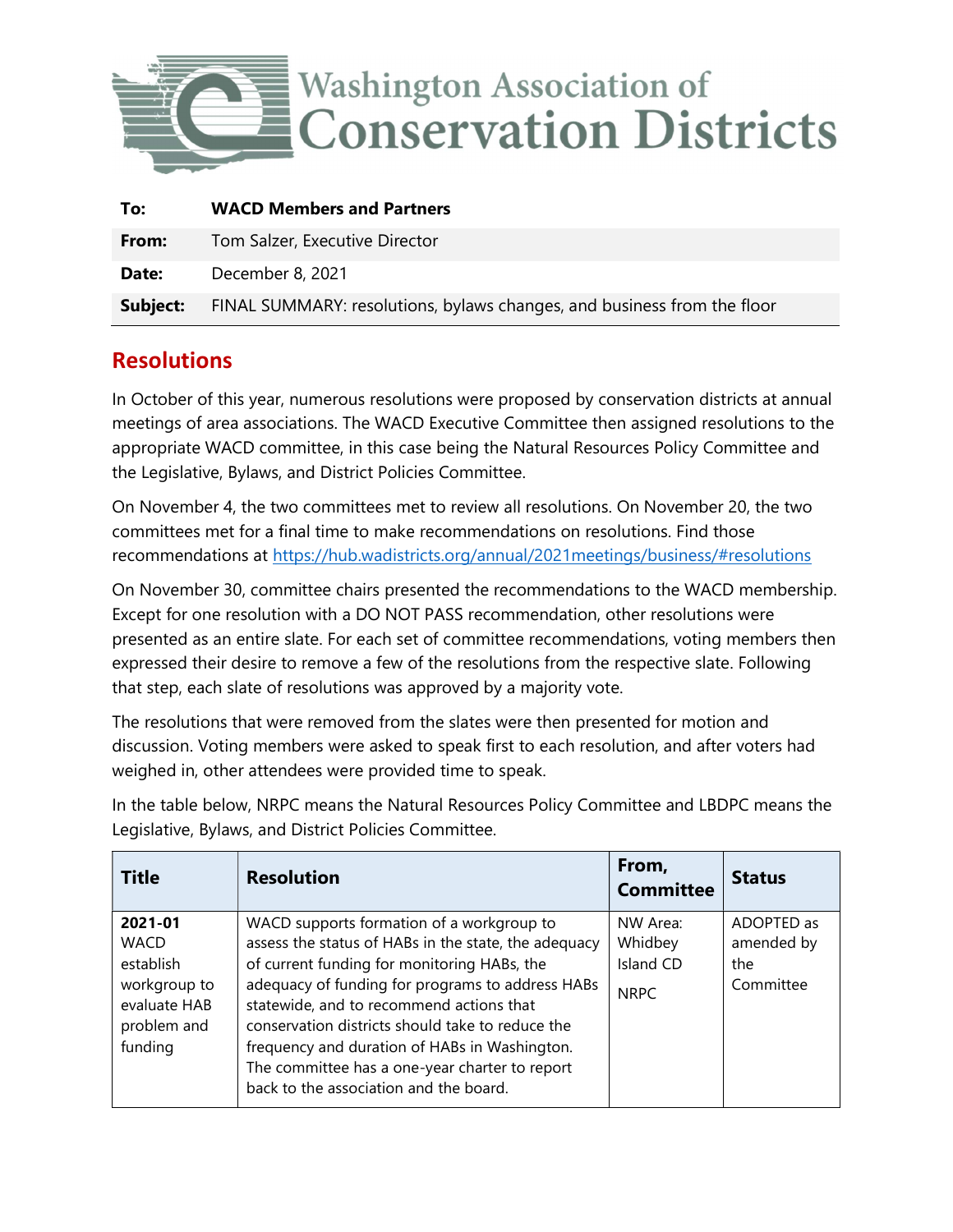| <b>Title</b>                                                                                      | <b>Resolution</b>                                                                                                                                                                                                                                                                                                                                                                                                                                         | From,<br><b>Committee</b>                       | <b>Status</b>                                        |
|---------------------------------------------------------------------------------------------------|-----------------------------------------------------------------------------------------------------------------------------------------------------------------------------------------------------------------------------------------------------------------------------------------------------------------------------------------------------------------------------------------------------------------------------------------------------------|-------------------------------------------------|------------------------------------------------------|
| 2021-02<br>Request for<br>NRCS to<br>update the<br>reimbursable<br>rate for riparian<br>practices | WACD supports working with NACD to request<br>NRCS re-evaluate their payment rate for riparian<br>practices (612, 614, 490, 382, 384, 395, 643, 647,<br>other as identified), and to adopt a new rate that<br>recognizes the true regional cost of implementing<br>effective riparian restoration.                                                                                                                                                        | NW Area:<br>Skagit CD<br><b>NRPC</b>            | ADOPTED as<br>amended by<br>the<br>Committee         |
| 2021-03<br><b>Reverse New</b><br>FSA Emergency<br>Conservation<br>Program Rules<br>on Fencing     | WACD and NACD work with the USDA Farm<br>Service Agency to revert the recent Emergency<br>Conservation Program rules to pre-2021 rules,<br>particularly in regards to full replacement of<br>fencing, making public lands eligible for practice<br>installation, and giving local county committees<br>their jurisdiction to adapt the program as needed.                                                                                                 | NC Area:<br>Okanogan CD<br><b>NRPC</b>          | ADOPTED as<br>recommended<br>by the<br>Committee     |
| 2021-04<br>Support WA<br><b>NRCS Approval</b><br>for Cost-Share<br>for Soil Carbon<br>Amendment   | WACD work with Washington State NRCS and<br>others as appropriate to get the Soil Carbon<br>Amendment (808) added to the necessary list of<br>cost-share eligible practices in Washington State.                                                                                                                                                                                                                                                          | NC Area:<br>Okanogan CD<br><b>NRPC</b>          | ADOPTED as<br>recommended<br>by the<br>Committee     |
| 2021-05<br>Livestock<br>Riparian Water<br>Rights                                                  | WACD to comment on the draft changes to Dept<br>of Ecology Policy 1025 in the form that the policy<br>changes is significantly negatively impact the<br>potential of voluntary water quality and riparian<br>habitat protections. And put into jeopardy livestock<br>grazing operations which do not have documented<br>water rights. And comment that current alternatives<br>such as drilling wells and hauling water in many<br>cases is not feasible. | NE Area:<br>Stevens<br>County CD<br><b>NRPC</b> | ADOPTED as<br>amended by<br>the<br>Committee         |
|                                                                                                   | WACD shall also create a Livestock Task Force to<br>address the issue of livestock water rights and<br>others livestock issues as identified.                                                                                                                                                                                                                                                                                                             |                                                 |                                                      |
|                                                                                                   | WACD and WSCC to track progress of changes and<br>keep all Conservation Districts informed and<br>coordinate efforts to ensure livestock have water<br>rights from historical use and or carrying capacity<br>of pasture and range with surface water.                                                                                                                                                                                                    |                                                 |                                                      |
| 2021-06<br>Solar Panel<br>Position<br>Statement                                                   | That WACD develop a position statement to<br>address the conversion of working lands to solar<br>farms. And the effect of taking working lands out of<br>production to mitigate solar farms. And to present                                                                                                                                                                                                                                               | <b>SC</b> Area<br><b>NRPC</b>                   | ADOPTED as<br>amended by<br>the<br>Committee<br>with |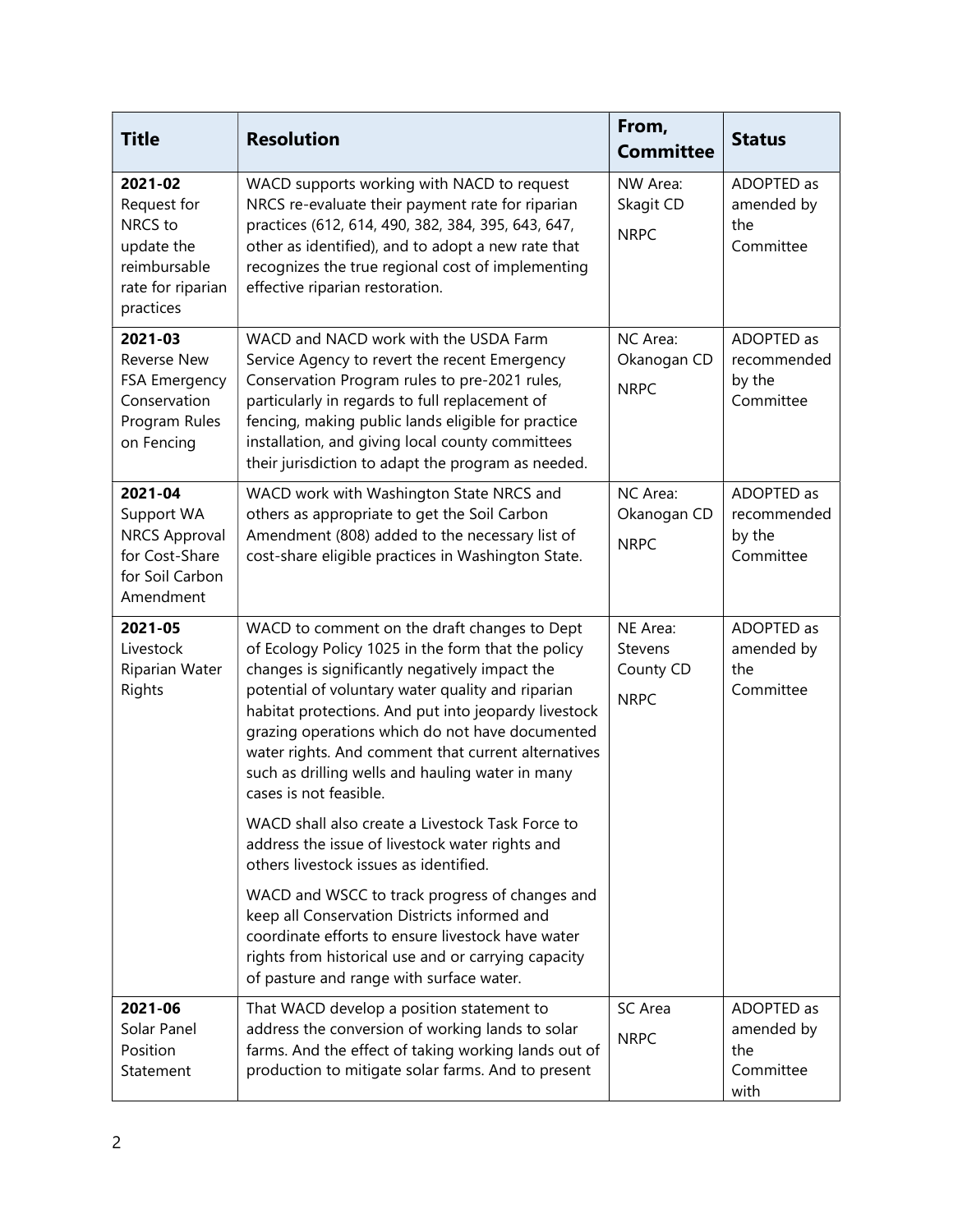| <b>Title</b>                                                                  | <b>Resolution</b>                                                                                                                                                                                                                                                                                                                                                                                                                                                                                        | From,<br><b>Committee</b>                            | <b>Status</b>                                    |
|-------------------------------------------------------------------------------|----------------------------------------------------------------------------------------------------------------------------------------------------------------------------------------------------------------------------------------------------------------------------------------------------------------------------------------------------------------------------------------------------------------------------------------------------------------------------------------------------------|------------------------------------------------------|--------------------------------------------------|
|                                                                               | a recommendation on the position at the Annual<br>Business Meeting in 2022.                                                                                                                                                                                                                                                                                                                                                                                                                              |                                                      | additional<br>amendments<br>from the floor       |
| 2021-07B<br><b>WACD</b><br>establish a<br>sustainable<br>funding<br>committee | See discussion below this table and in the Bylaws<br>changes section of this memo                                                                                                                                                                                                                                                                                                                                                                                                                        | NW Area<br><b>LBDPC</b>                              |                                                  |
| 2021-08<br>Workplace<br>Policy<br>Improvements                                | WACD to work with WSCC to craft template<br>language for a grievance policy and procedure that<br>conservation districts may choose to adopt or<br>adapt.                                                                                                                                                                                                                                                                                                                                                | SW Area:<br>Cowlitz CD<br><b>LBDPC</b>               | ADOPTED as<br>amended by<br>the<br>Committee     |
| 2021-09<br>Stable Funding<br>for CD Wildfire<br><b>Risk</b><br>Assessments    | WACD shall make it a policy priority to<br>communicate the need for fire preparedness<br>funding that goes directly to conservation districts<br>via the Conservation Commission. WACD shall work<br>with the Conservation Commission, Washington<br>State Governor's Office, Washington State<br>Legislature, Washington Department of Natural<br>Resources, and others as appropriate, to get<br>dedicated funding and ensure the funding<br>appropriation remains in each budget cycle<br>thereafter. | NC Area:<br>Okanogan CD<br><b>LBDPC</b>              | ADOPTED as<br>amended by<br>the<br>Committee     |
| 2021-10<br>Establish Area<br>Cost Share<br>Rates                              | WACD work with member districts and WSCC to<br>develop landowner equipment use/rental rates<br>more appropriate to local areas. Rates will be<br>reviewed and renewed every two years and<br>submitted to the WSCC. WACD will work with<br>WSCC to ensure these area rates are eligible for<br>cost-share reimbursement rates.                                                                                                                                                                           | NE Area:<br>Lincoln<br>County CD<br><b>LBDPC</b>     | ADOPTED as<br>amended by<br>the<br>Committee     |
| 2021-11<br>Prioritize Status<br>Quo Budget                                    | That WACD prioritize maintaining funding levels of<br>existing programs when seeking new funding.                                                                                                                                                                                                                                                                                                                                                                                                        | SE Area:<br>Walla Walla<br>County CD<br><b>LBDPC</b> | ADOPTED as<br>amended by<br>the<br>Committee     |
| 2021-12<br>Transparent<br>and Identifiable<br><b>Agency Visits</b>            | WACD to work with other agencies to be fully<br>transparent on all official contact/activities with<br>property owners through prior notification and<br>acceptance of proposed dealings. Additionally, to<br>be properly identified through vehicle, clothing,<br>and other means necessary.                                                                                                                                                                                                            | SE Area:<br>Columbia CD<br><b>LBDPC</b>              | ADOPTED as<br>recommended<br>by the<br>Committee |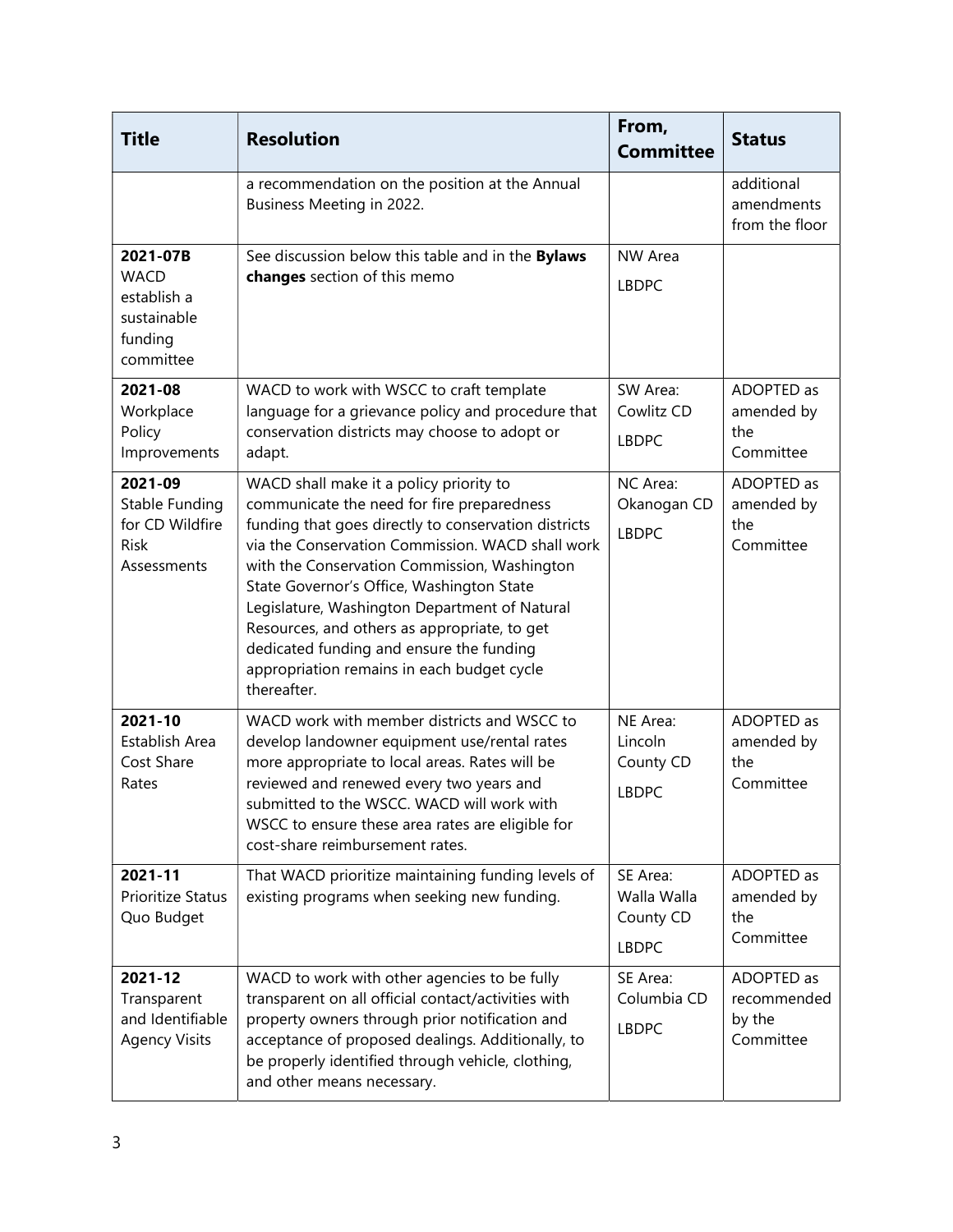| <b>Title</b>                                                                                | <b>Resolution</b>                                                                                                                                                                                                                                                                                                                                                                                                                              | From,<br><b>Committee</b>                             | <b>Status</b>                                |
|---------------------------------------------------------------------------------------------|------------------------------------------------------------------------------------------------------------------------------------------------------------------------------------------------------------------------------------------------------------------------------------------------------------------------------------------------------------------------------------------------------------------------------------------------|-------------------------------------------------------|----------------------------------------------|
| 2021-13<br><b>WACD Support</b><br>for Overtime<br>Exemption<br>During Harvest<br>Periods    | That WACD support any legislative proposals that<br>reinstate the agricultural work exemptions from<br>overtime standards from both the federal fair labor<br>standards act and the state minimum wage act<br>during periods of harvest.                                                                                                                                                                                                       | SC Area:<br>Franklin CD<br><b>LBDPC</b>               | ADOPTED on<br>a roll call vote               |
| 2021-14<br>Correcting<br>Technological<br>caused issues<br>from 2020<br><b>WACD</b> meeting | WACD recognizes the use of technology and in-<br>person meetings and how either can be<br>exclusionary. WACD values its members and makes<br>reasonable effort to ensure members input is<br>heard.                                                                                                                                                                                                                                            | SC Area:<br>North Yakima<br><b>CD</b><br><b>LBDPC</b> | ADOPTED as<br>amended by<br>the<br>Committee |
| 2021-15<br>Adherence to<br>WACD By-Laws                                                     | See discussion below this table                                                                                                                                                                                                                                                                                                                                                                                                                | SC Area:<br>North Yakima<br><b>CD</b><br><b>LBDPC</b> | Did not<br>advance out<br>of Committee       |
| 2021-16<br>Supervisor<br>Code of<br>Conduct                                                 | That WSCC and the WACD Board of Directors (as<br>defined in WACD's By-Laws) initiate discussions<br>around the need for a Code of Conduct for<br>Conservation District Supervisors. If those<br>discussions warrant a review and/or development<br>of further action items then the WSCC shall lead<br>the effort. The WACD Board of Directors will task<br>the President to form any temporary task force as<br>deemed necessary by the WSCC. | SC Area:<br>North Yakima<br><b>CD</b><br><b>LBDPC</b> | ADOPTED as<br>amended by<br>the<br>Committee |

#### Resolution 2021-07B WACD establish a sustainable funding committee

Resolution 2021-07B is titled WACD establish a sustainable funding committee. The text of the resolution is:

The WACD president establish (under Part X,§1 of the WACD by-laws) a permanent committee to review and develop identified and new opportunities for consistent and stable funding for CDs statewide. The sustainable funding committee will report progress and recommendations to the WACD board quarterly or as actions require. A progress report to the membership will be made at least annually. (Consider adding WACD as recipient of possible sources of revenue for distribution to CDs.)

Six very similar resolutions were advanced from area association meetings. The Legislative, Bylaws, and District Policies Committee selected R 2021-07B as best representing the six resolutions and advanced only R 2021-07B with a DO PASS recommendation. (Technically, this also means that the Committee made DO NOT PASS recommendations for R 2021-07A, 07C,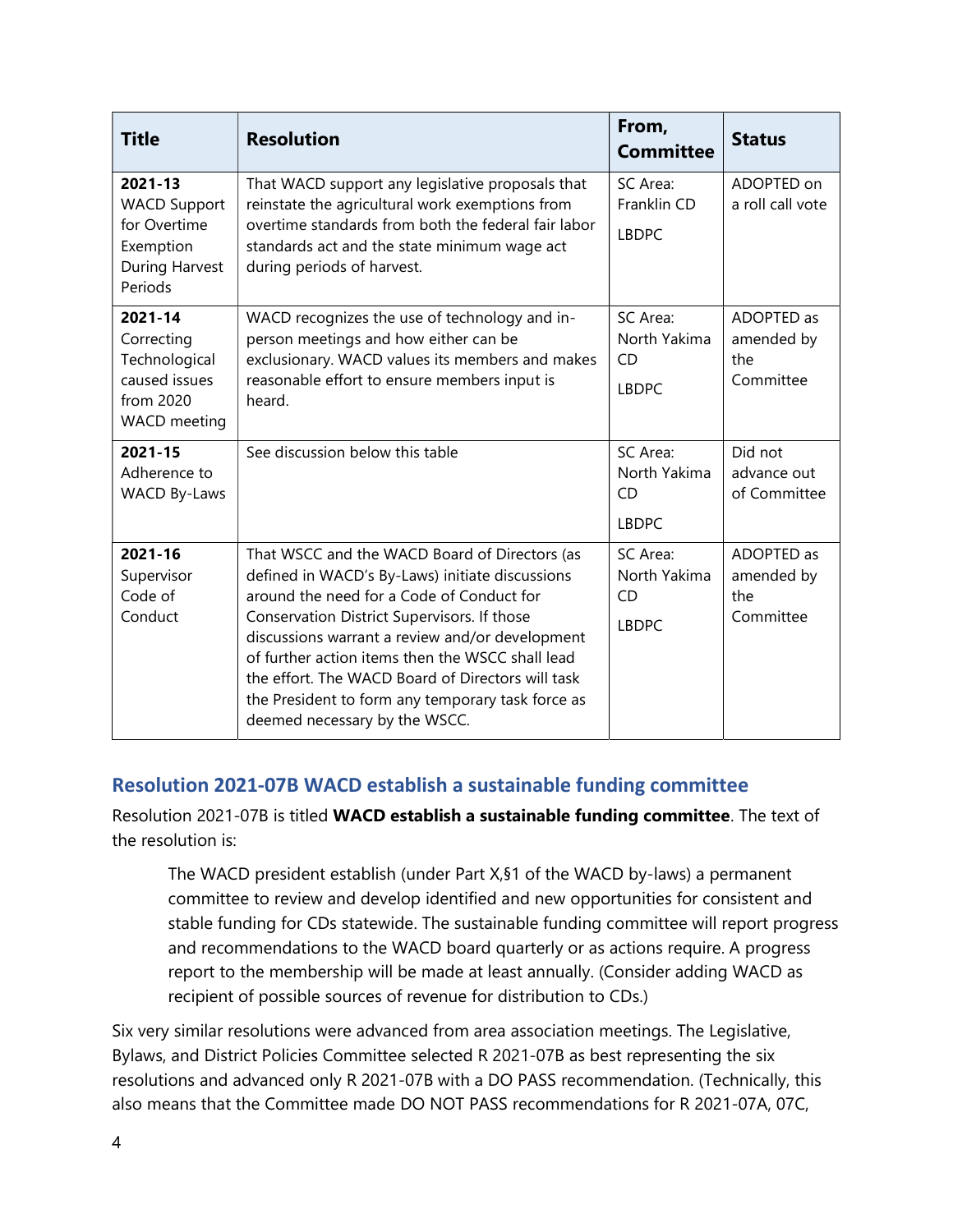07D, 07E, and 07F.) R 2021-07B was passed by voice vote, achieving more than the required two-thirds vote with no nay votes and no abstentions.

#### 2021-15 Adherence to WACD By-Laws

Resolution 2021-15 is titled **Adherence to WACD By-Laws**. The text of the resolution is:

First, WACD shall re-adopt the WACD by-laws as written and approved by the WACD body prior to the WACD 2020 Annual meeting. Second, WACD hold the WACD Board, WACD Officers and WACD Executive Director accountable to carry out our By-Laws at all times.

R 2021-15 did not receive a recommendation from the Legislative, Bylaws, and District Policies Committee after a motion to recommend "Do Pass" did not receive a second. As per WACD's Articles and Bylaws, the resolution was transmitted to the WACD Board of Directors where a positive recommendation was necessary for the resolution to be presented at the Annual Business Meeting. The WACD Board of Directors considered the resolution and chose not to recommend the resolution. Thus, the resolution was not considered in the package of resolutions presented at the 2021 annual business meeting.

# Adopting recommendations for election changes

The recommendations made by the Joint Committee on Elections were presented for approval by voting members. The motion to adopt was passed on a voice vote. In summary, the recommendations are:

- 1. Conduct elections every other year.
- 2. Extend supervisor terms (both appointed and elected) from three-year terms to four-year terms.
- 3. Conduct district elections during one "Conservation Month".
- 4. Allow conservation districts the option to go on the general election ballot.

## Bylaws changes

Five proposed changes to WACD's bylaws were presented and ultimately, all five were adopted:

- 1. Resolution 2021-07B WACD establish a sustainable funding committee
- 2. Rock Lake CD Name Change
- 3. WACD Officer Term of Service
- 4. Representation of non-dues paying WACD Member-Districts
- 5. Participation at Annual Business Meetings

As with the recommendations of the Natural Resources Policy Committee and the Legislative, Bylaws, and District Policies Committee, a motion was made to adopt the five changes as a slate. Subsequently, a request was made to remove two items from the slate: Resolution 2021-07B and WACD Officer Term of Service. The remaining bylaws changes (Rock Lake CD Name Change,